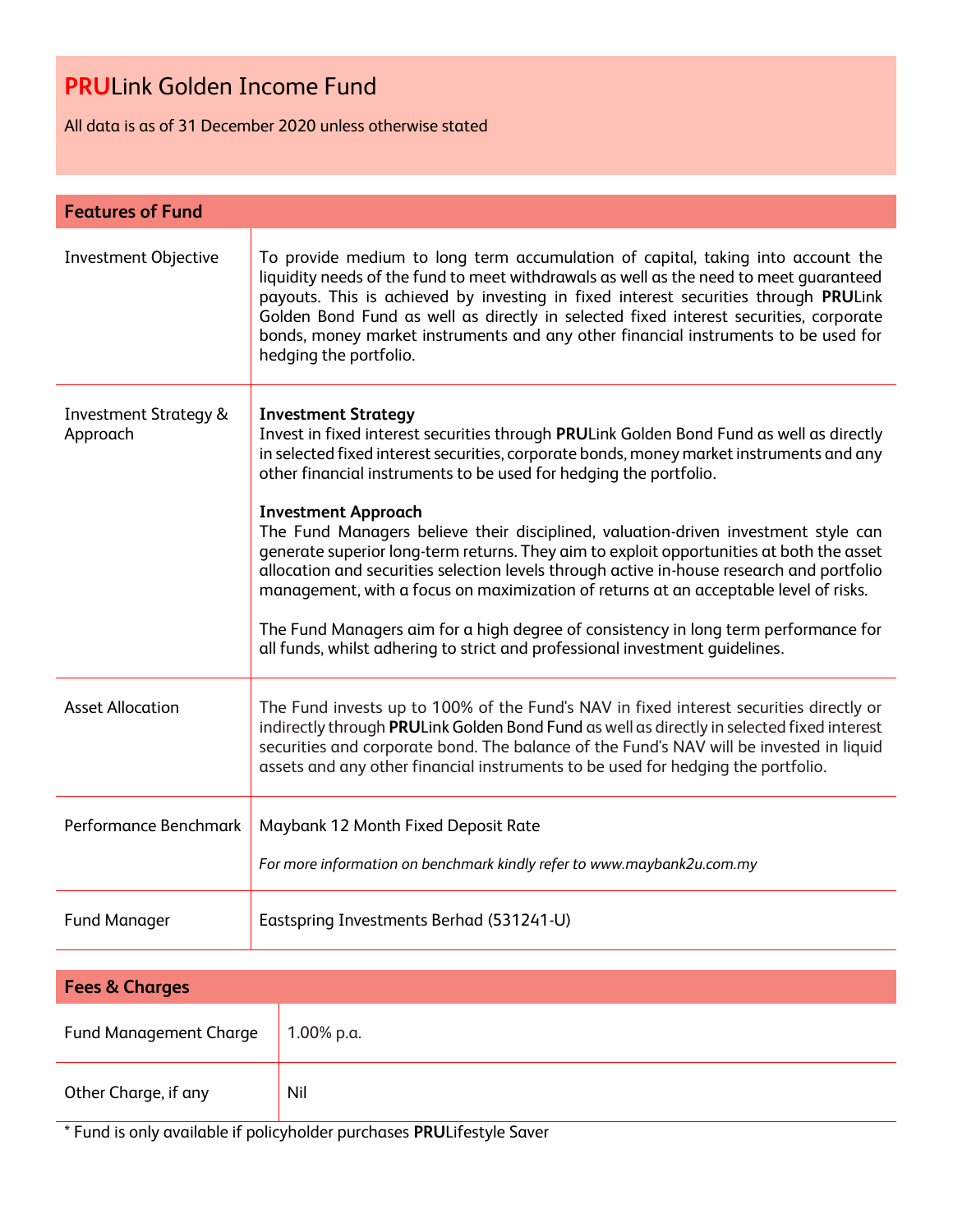# **PRU**Link Golden Income Fund

All data is as of 31 December 2020 unless otherwise stated

## **Fund Performance**

The **PRU**Link Golden Income Fund will be set up at a date to be announced in the future. There is no historical performance.

### **Investment Risks**

#### **Please refer to the Appendix for the detailed Investment Risks listing below by order of importance:**

- (A) Interest Rate Risk
- (B) Credit / Default Risk
- (C) Liquidity Risk
- (D) Market Risk
- (E) Issuer Risk
- (F) Country Risk
- (G) Risk of Non-Compliance
- (H) Concentration Risk
- (I) Management Company Risk
- (J) Inflation Risk
- (K) Investment Managers' Risk

### **Risk Management**

#### **Forecasting Risk**

Potential risks are taken into consideration in the process of sector allocation and stock selection based on analysis on various key factors such as economic conditions, liquidity, qualitative and quantitative aspects of the securities.

#### **System Control**

Risk parameters are set internally for each fund, depending on client's risk profile. These risk parameters include limits of issuer bet, group issuer, sector rating and issue size of the securities held in the portfolio.

A front-end office system is in place to monitor portfolio risks, serving as an auto filter for any limitations or breaches.